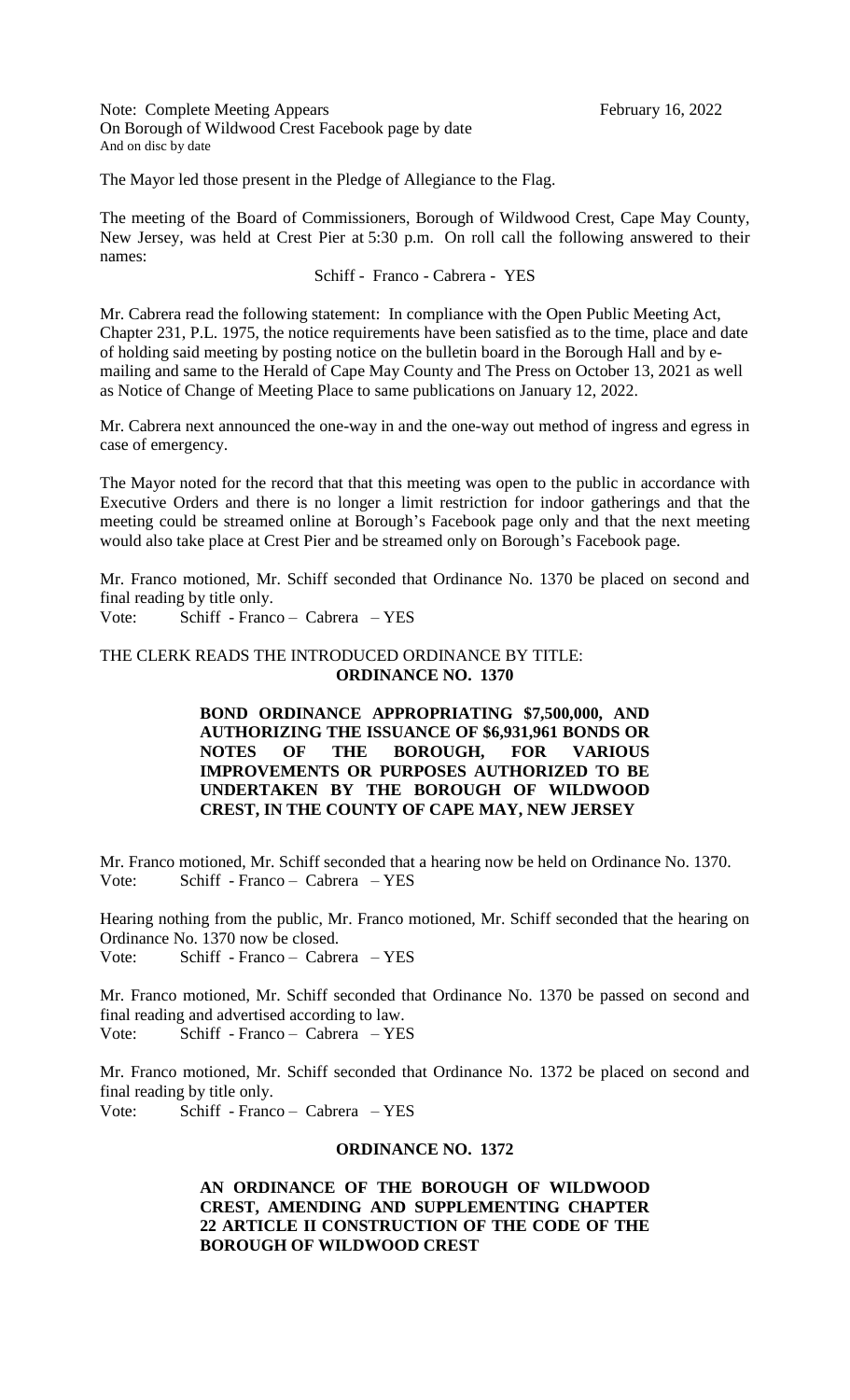Mr. Franco motioned, Mr. Schiff seconded that a hearing now be held on Ordinance No. 1372. Vote: Schiff - Franco – Cabrera – YES

Hearing nothing from the public, Mr. Franco motioned, Mr. Schiff seconded that the hearing on Ordinance No. 1372 now be closed. Vote: Schiff - Franco – Cabrera – YES

Mr. Franco motioned, Mr. Schiff seconded that Ordinance No. 1372 be passed on second and final reading and advertised according to law. Vote: Schiff - Franco – Cabrera – YES

Mr. Franco motioned, Mr. Schiff seconded that Ordinance No. 1373 be placed on second and final reading by title only. Vote: Schiff - Franco – Cabrera – YES

# THE CLERK READS THE INTRODUCED ORDINANCE BY TITLE: **ORDINANCE NO. 1373**

# **AN ORDINANCE AMENDING AND SUPPLEMENTING CHAPTER 32A –ENTITLED FEES, SECTION 32A-1, FEES, GENERAL, OF THE CODE OF THE BOROUGH OF WILDWOOD CREST TO REMOVE SPECIAL EVENT PERMIT APPLICATION AND POLICE BARRICADE FEES**

Mr. Franco motioned, Mr. Schiff seconded that a hearing now be held on Ordinance No. 1373. Vote: Schiff - Franco – Cabrera – YES

Dave McWilliams, New Jersey Avenue, asked for copies of the ordinances ahead of adoption. The Mayor indicated we could have extra copies on hand, but they are published in the Herald after they are introduced.

Hearing nothing further from the public, Mr. Franco motioned, Mr. Schiff seconded that the hearing on Ordinance No. 1373 now be closed. Vote: Schiff - Franco – Cabrera – YES

Mr. Franco motioned, Mr. Schiff seconded that Ordinance No. 1373 be passed on second and final reading and advertised according to law. Vote: Schiff - Franco – Cabrera – YES

# THE CLERK READS THE INTRODUCED ORDINANCE BY TITLE: **ORDINANCE NO. 1374**

# **ORDINANCE TO ESTABLISH CAP BANK FOR CY2022 PURSUANT TO N.J.S.A. 40A:4-45.14**

Mr. Franco motioned, Mr. Schiff seconded that Ordinance No. 1374 be passed on first reading, advertised according to law, be brought up for second and final reading and public hearing on March 9, 2022 at 9:30 a.m.

Vote: Schiff - Franco – Cabrera – YES

THE CLERK READS THE INTRODUCED ORDINANCE BY TITLE: **ORDINANCE NO. 1375**

# **ORDINANCE OF THE BOROUGH OF WILDWOOD CREST AMENDING AND SUPPLEMENTING CHAPTER 40 LICENSES OF THE CODE OF THE BOROUGH OF WILDWOOD CREST REGULATING SPECIAL EVENTS AND USE OF MUNICIPAL FACILITIES AND GROUNDS**

Mr. Franco motioned, Mr. Schiff seconded that Ordinance No. 1375 be passed on first reading, advertised according to law, be brought up for second and final reading and public hearing on March 9, 2022 at 9:30 a.m.

Vote: Schiff - Franco – Cabrera – YES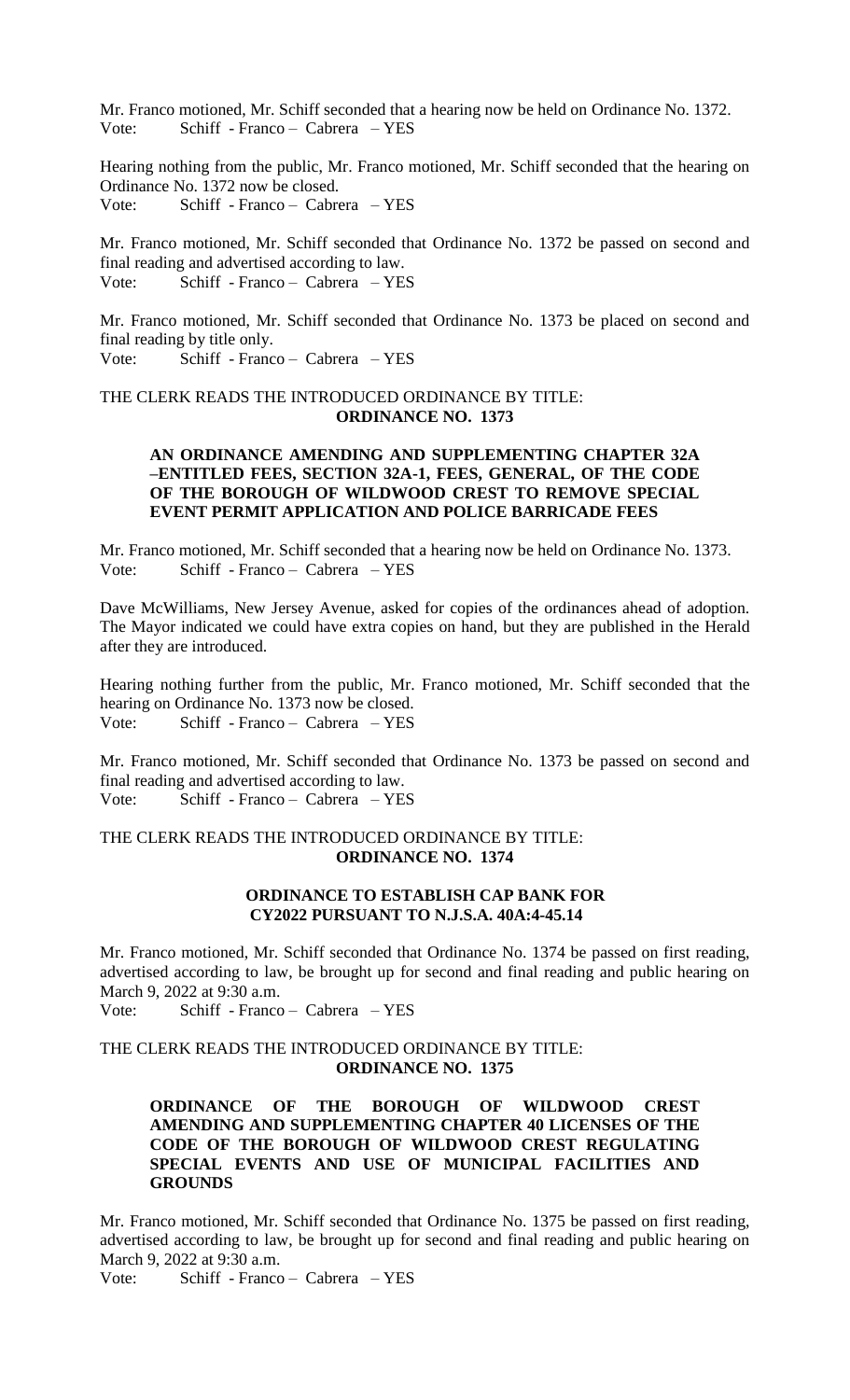# THE CLERK READS THE INTRODUCED ORDINANCE BY TITLE: **ORDINANCE NO. 1376**

# **ORDINANCE OF THE BOROUGH OF WILDWOOD CREST AMENDING AND SUPPLEMENTING ARTICLE XVI OF CHAPTER 85 OF THE CODE OF THE BOROUGH OF WILDWOOD CREST LAND DEVELOPMENT ORDINANCE GRANTING TO THE PLANNING BOARD THE AUTHORITY TO EXERCISE ALL POWERS OF THE ZONING BOARD OF ADJUSTMENT**

Mr. Franco motioned, Mr. Schiff seconded that Ordinance No. 1376 be passed on first reading, advertised according to law, be brought up for second and final reading and public hearing on March 9, 2022 at 9:30 a.m.

Vote: Schiff - Franco – Cabrera – YES

## THE CLERK READS THE FOLLOWING RESOLUTION BY TITLE:

### RESOLUTION NO. 22-100

### **RESOLUTION OF THE BOARD OF COMMISSIONERS OF THE BOROUGH OF WILDWOOD CREST AUTHORIZING SUBMISSION OF A GRANT APPLICATION TO THE NEW JERSEY DIVISION OF HIGHWAY TRAFFIC SAFETY MOBILIZATION 2022 DISTRACTED DRIVING CRACKDOWN GRANT**

**WHEREAS**, the Borough of Wildwood Crest desires to apply for and obtain a grant from the New Jersey Division of Highway Traffic Safety Mobilization 2022 Distracted Driving Crackdown grant to combat distracted driving utilizing strategies including roving police patrols and stationary police vehicles along with media outreach and will enter into a grant agreement for said grant if approved; and

**WHEREAS**, April is National Distracted Driver Month, which is a time to remind New Jersey motorists of the state's distracted driving laws, which include a ban on hand-held cell phone use and text messaging by all drivers and a ban on all cell phone use (hand held or hands free) by novice drivers; and

**WHEREAS**, April 1-21, 2022, police officers, on an overtime basis, will conduct special enforcement patrols in the form of roving patrols and fixed checkpoints to target distracted drivers.

**NOW, THEREFORE BE IT RESOLVED** by the Board of Commissioners of the Borough of Wildwood Crest, County of Cape May and State of New Jersey as follows:

1. That the Borough of Wildwood Crest does hereby authorize the application for such a grant.

2. That the persons whose names, titles, and signatures appear below are authorized to sign the application, and that they or their successors in said titles are authorized to sign the agreement, and any other documents necessary in connection therewith:

| (SIGNATURE)  | (SIGNATURE)            |
|--------------|------------------------|
| Don Cabrera  | Patricia A. Feketics   |
| (TYPED NAME) | (TYPED NAME)           |
| Mayor        | <b>Municipal Clerk</b> |
| (TITLE)      | (TITLE)                |

Mr. Schiff motions, Mr. Franco seconds that the foregoing resolution be adopted. Vote: Schiff - Franco – Cabrera – YES

# THE CLERK READS THE FOLLOWING RESOLUTION BY TITLE:

### RESOLUTION NO. 22-101

### **RESOLUTION OF THE BOARD OF COMMISSIONERS OF THE BOROUGH OF WILDWOOD CREST AUTHORIZING ADVERTISEMENT OF A NOTICE TO BIDDERS FOR PORTABLE TOILETS**

**NOW, THEREFORE, BE IT RESOLVED** by the Board of Commissioners of the Borough of Wildwood Crest, in the County of Cape May, New Jersey, that the Borough Clerk is hereby authorized to advertise a Notice to Bidders in *The Herald of Cape May County* on February 23, 2022.

**BE IT FURTHER RESOLVED** that the plan and design as set forth in the Specifications on file in the Borough for the **PORTABLE TOILETS** is hereby approved.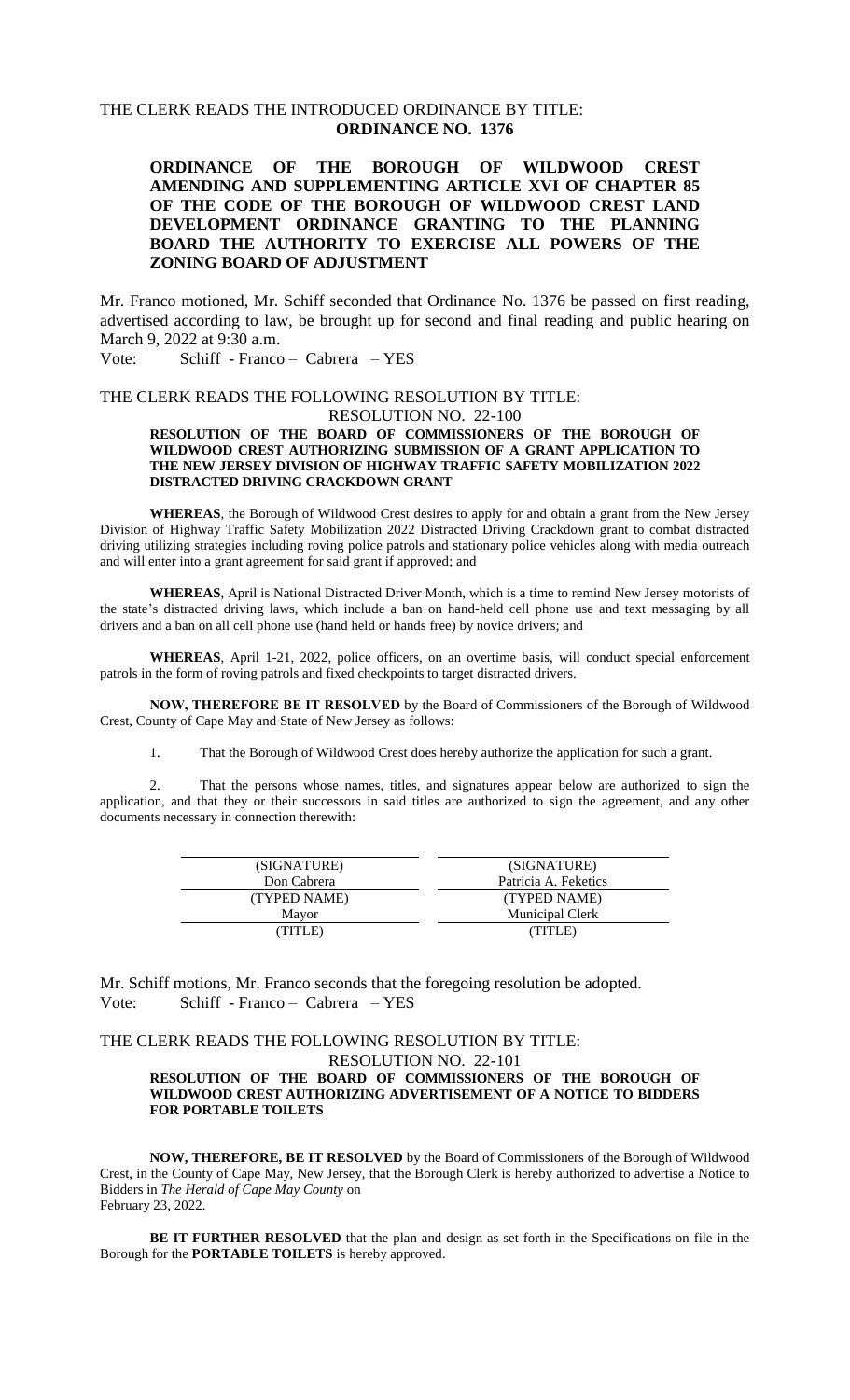**BE IT FURTHER RESOLVED** Sealed bids will be received by the Bid Opening Committee in the Municipal Court Room, Wildwood Crest Borough Hall, on **Wednesday, MARCH 30, 2022 at 10:00 a.m.**, prevailing time, for furnishing the items hereinafter set forth in accordance with the Specifications on file in the Borough Hall. Said items are as follows:

### **PORTABLE TOILETS**

Mr. Schiff motions, Mr. Franco seconds that the foregoing resolution be adopted. Vote: Schiff - Franco – Cabrera – YES

### THE CLERK READS THE FOLLOWING RESOLUTION BY TITLE: RESOLUTION NO. 22-102

**EXTRACT** from the minutes of a regular meeting of the Board of Commissioners of the Borough of Wildwood Crest, in the County of Cape May, New Jersey, held at the Crest Pier, 5800 Ocean Avenue, Wildwood Crest, New Jersey, on February 16, 2022, at 5:30 o'clock P.M.

### **PRESENT: SCHIFF – FRANCO - CABRERA**

#### **ABSENT: NONE**

**SCHIFF** introduced and moved the adoption of the following resolution and **FRANCO** seconded

#### the motion:

### **RESOLUTION OF THE BOARD OF COMMISSIONERS OF THE BOROUGH OF WILDWOOD CREST AUTHORIZING ISSUANCE OF NOT EXCEEDING \$9,000,000 BOND ANTICIPATION NOTES OF THE BOROUGH OF WILDWOOD CREST, IN THE COUNTY OF CAPE MAY, NEW JERSEY**

### **BE IT RESOLVED BY THE BOARD OF COMMISSIONERS OF THE BOROUGH OF**

### **WILDWOOD CREST, IN THE COUNTY OF CAPE MAY, NEW JERSEY, AS FOLLOWS:**

Section 1. Pursuant to a bond ordinance of the Borough of Wildwood Crest, in the County

of Cape May (the "Borough"), entitled: "Bond ordinance providing for the improvement of the storm water drainage and sanitary sewerage systems in and by the Borough of Wildwood Crest, in the County of Cape May, New Jersey, appropriating \$6,000,000 therefor and authorizing the issuance of \$5,700,000 bonds or notes of the Borough for financing such appropriation", finally adopted on December 11, 2019 (#1318), bond anticipation notes of the Borough in a principal amount not exceeding \$4,000,000 shall be issued for the purpose of temporarily financing the improvement or purpose described in Section 3 of said bond ordinance, including (to any extent necessary) the renewal of any bond anticipation notes heretofore issued therefor.

Pursuant to a bond ordinance of the Borough entitled: "Bond ordinance appropriating \$5,300,000 and authorizing the issuance of \$5,035,000 bonds or notes of the Borough for various improvements or purposes authorized to be undertaken by the Borough of Wildwood Crest, in the County of Cape May, New Jersey", finally adopted on December 29, 2020 (#1341), bond anticipation notes of the Borough in a principal amount not exceeding \$5,000,000 shall be issued for the purpose of temporarily financing the improvement or purpose described in Section 3 of said bond ordinance, including (to any extent necessary) the renewal of any bond anticipation notes heretofore issued therefor, and any action heretofore had or taken with respect to said notes is hereby approved, ratified and confirmed.

All bond anticipation notes (the "notes") issued hereunder shall mature at such times as may be determined by the treasurer, the chief financial officer or the acting chief financial officer of the Borough (the "Chief Financial Officer"), provided that no note shall mature later than one year from its date. The notes shall bear interest at such rate or rates and be in such form as may be determined by the Chief Financial Officer and shall be signed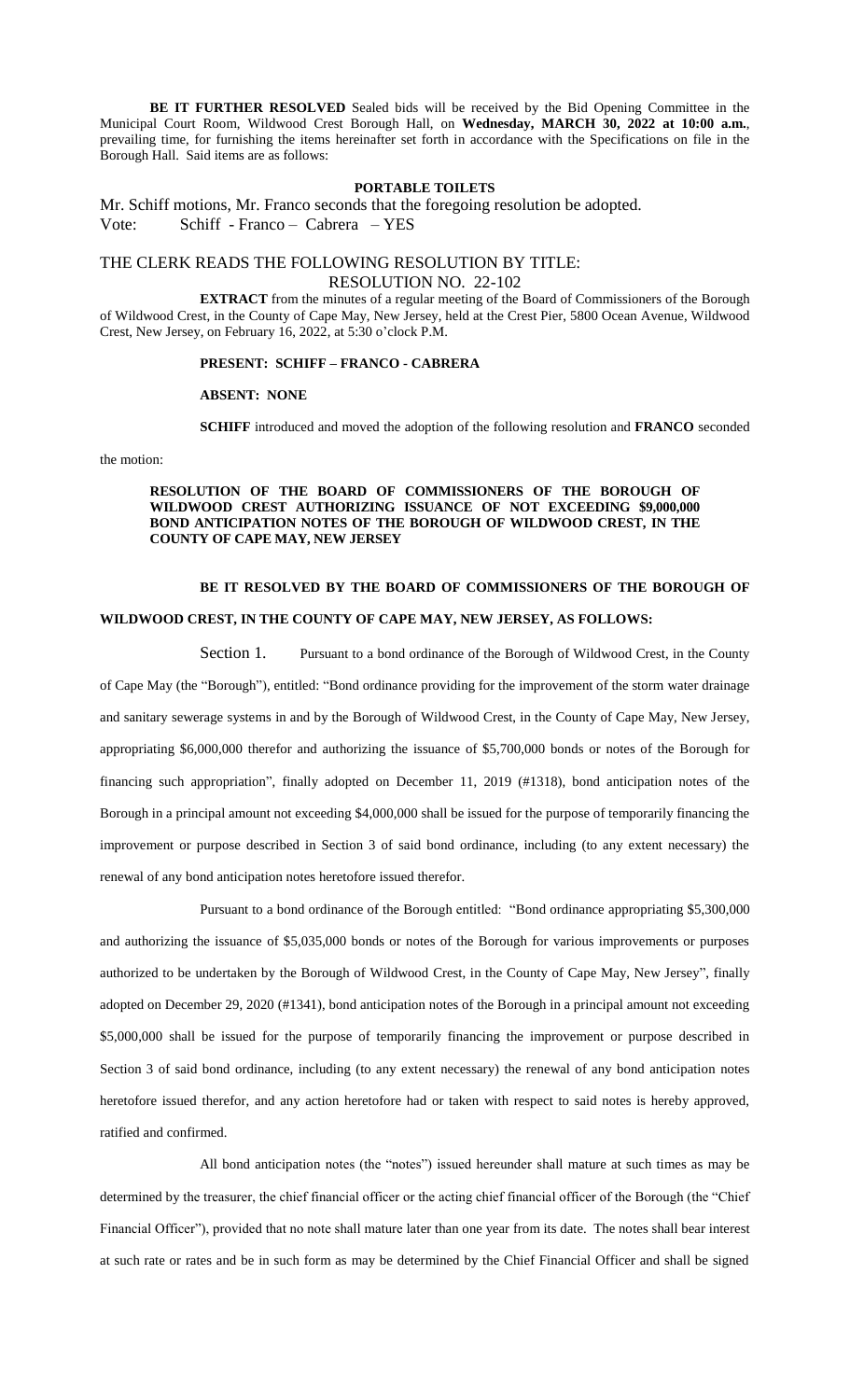and sealed by officials and officers of the Borough in any manner permitted by N.J.S.A. §40A:2-25. The Chief Financial Officer shall determine all matters in connection with the notes issued hereunder, and the Chief Financial Officer's signature upon the notes shall be conclusive evidence as to all such determinations. All notes issued hereunder may be renewed from time to time subject to the provisions of N.J.S.A. §40A:2-8. The Chief Financial Officer is hereby authorized to sell part or all of the notes at not less than par from time to time at public or private sale and to deliver them to the purchasers thereof upon receipt of payment of the purchase price. The Chief Financial Officer is directed to report in writing to the governing body of the Borough at the meeting next succeeding the date when any sale or delivery of the notes hereunder is made. Such report must include the principal amount, interest rate and maturities of the notes sold, the price obtained and the name of the purchaser.

Any note issued pursuant to this resolution shall be a general obligation of the Borough, and the Borough's faith and credit are hereby pledged to the punctual payment of the principal of and interest on the notes and, unless otherwise paid or payment provided for, an amount sufficient for such payment shall be inserted in the budget and a tax sufficient to provide for the payment thereof shall be levied and collected.

The Chief Financial Officer is hereby authorized and directed to do all other matters necessary, useful, convenient or desirable to accomplish the delivery of the notes to the purchasers thereof as promptly as possible, including (i) the preparation, execution and dissemination of a Preliminary Official Statement and Final Official Statement with respect to the notes, (ii) preparation, distribution and publication, if necessary, of a Notice of Sale with respect to the notes, (iii) execution of a Continuing Disclosure Undertaking, with respect to the notes in accordance with Rule 15c2-12 promulgated by the Securities and Exchange Commission and (iv) execution of an arbitrage and use of proceeds certificate certifying that, among other things, the Borough, to the extent it is empowered and allowed under applicable law, will do and perform all acts and things necessary or desirable to assure that interest paid on the notes is not included in gross income under Section 103 of the Internal Revenue Code of 1986, as amended.

All action heretofore taken by officials and professionals of the Borough with regard to the sale and award of the notes in hereby ratified, confirmed, adopted and approved.

This resolution shall take effect immediately.

Upon motion of **SCHIFF**, seconded by **FRANCO** the foregoing resolution was adopted by the

following vote:

### **AYES: SCHIFF – FRANCO - CABRERA**

#### **NOES: NONE**

Mr. Schiff motions, Mr. Franco seconds that the foregoing resolution be adopted. Vote: Schiff - Franco – Cabrera – YES

## THE CLERK READS THE FOLLOWING RESOLUTION BY TITLE: RESOLUTION NO. 22-103 **RESOLUTION OF THE BOARD OF COMMISSIONERS OF THE BOROUGH OF WILDWOOD AUTHORIZING REFUND OF PROPERTY TAXES OR UTILITIES OVERPAYMENT IN THE AMOUNT OF \$7,657.65 FOR PROPERTY LOCATED AT 5600 OCEAN AVENUE MADE PAYABLE TO LERETA, LLC**

**WHEREAS,** the Tax Collector of the Borough of Wildwood Crest collected from the property owner or it's designee an excess amount on 2022 property taxes and/or utility payments; and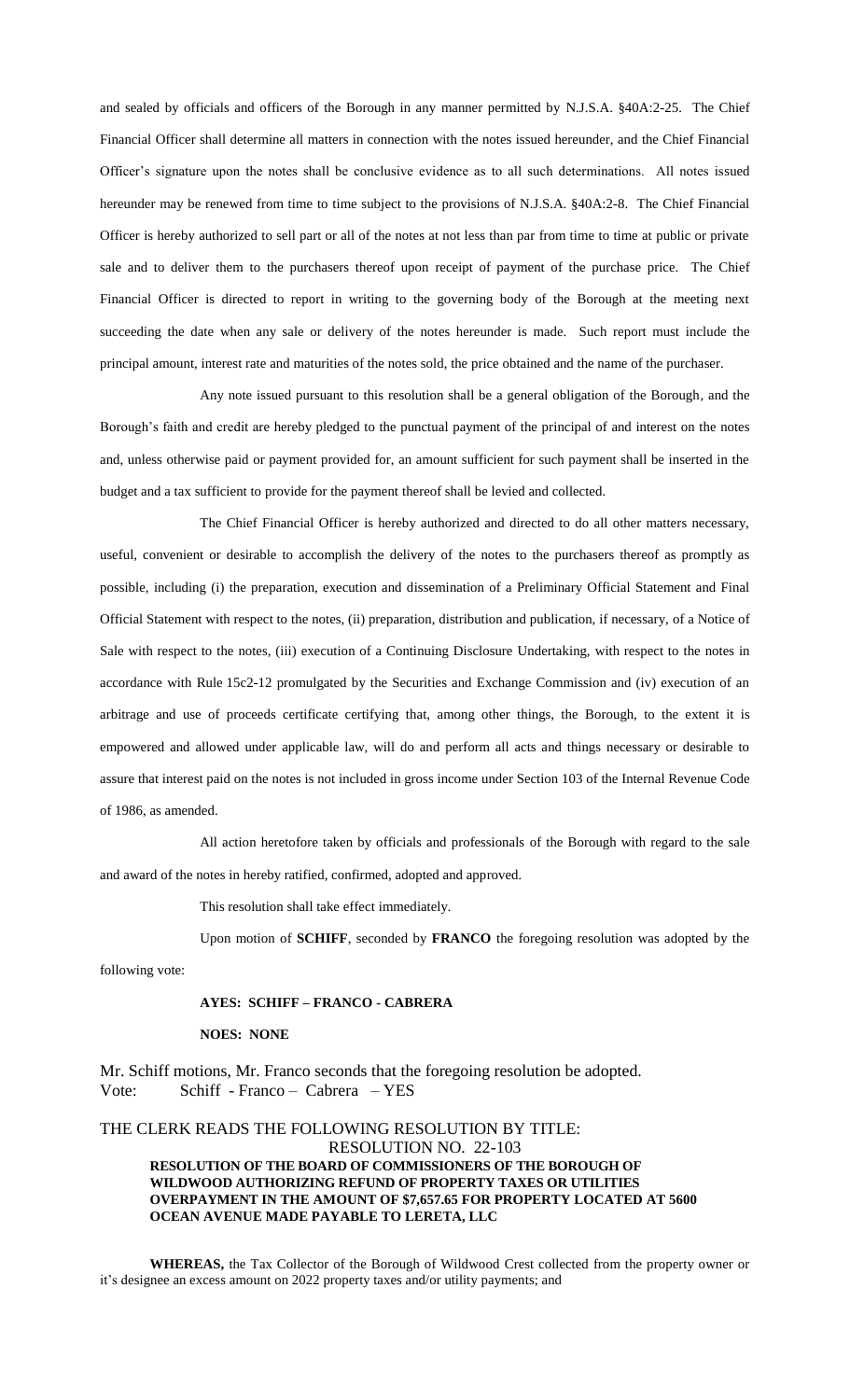**WHEREAS,** an overpayment was created for the reason listed above, and

**WHEREAS,** the Tax Collector of the Borough of Wildwood Crest has determined the said overpayment should be refunded accordingly as indicated below.

| 11.03-13   | Coastal WC Inc                       | Amount     |
|------------|--------------------------------------|------------|
| 2022 Taxes | 5600 Ocean Ave.                      | \$7,657.65 |
|            | Owner and mortgage company both paid |            |
|            | $1st$ quarter taxes                  |            |
|            | Refund overpayment to Lereta, LLC    |            |
|            | <b>Attention: Central Refunds</b>    |            |
|            | 901 Corporate Center Drive           |            |
|            | Pomona, California 91768             |            |

**NOW, THEREFORE, BE IT RESOLVED,** by the Mayor and Commissioners of the Borough of Wildwood Crest, County of Cape May, State of New Jersey, the Chief Financial Officer is hereby authorized to execute said refund as soon as practicable and the Tax Collector should mark the records accordingly to reflect said refund as per the meeting on February 16, 2022.

Mr. Schiff motions, Mr. Franco seconds that the foregoing resolution be adopted. Vote: Schiff - Franco – Cabrera – YES

### THE CLERK READS THE FOLLOWING RESOLUTION BY TITLE: RESOLUTION NO. 22-104

### **RESOLUTION OF THE BOARD OF COMMISSIONERS OF THE BOROUGH OF WILDWOOD CREST AUTHORIZING CERTIFICATION OF COMPLIANCE WITH THE UNITED STATES EQUAL EMPLOYMENT OPPORTUNITY COMMISSION'S "ENFORCEMENT GUIDANCE ON THE CONSIDERATION OF ARREST AND CONVICTION RECORDS IN EMPLOYMENT DECISIONS UNDER TITLE VII OF THE CIVIL RIGHTS ACT OF 1964"**

WHEREAS, N.J.S.A. 40A:4-5 as amended by P.L. 2017, c. 183 requires the governing body of each municipality and county to certify that their local unit's hiring practices comply with the United States Equal Employment Opportunity Commission's "Enforcement Guidance on the Consideration of Arrest and Conviction Records in Employment Decisions Under Title VII of the Civil Rights Act of 1964," *as amended,* 42 U.S.C. §2000e *et seq.,* (April 25, 2012) before submitting its approved annual budget to t the Division of Local Government Services in the New Jersey Department of Community Affairs; and

**WHEREAS**, the members of the governing body have familiarized themselves with the contents of the above-referenced enforcement guidance and with their local unit's hiring practices as they pertain to the consideration of an individual's criminal history, as evidenced by the group affidavit form of the governing body attached hereto.

**NOW, THEREFORE BE IT RESOLVED**, that the Board of Commissioners of the Borough of Wildwood Crest, hereby states that it has complied with N.J.S.A. 40A: 4-5, as amended by P.L. 2017, c. 183, by certifying that the local unit's hiring practices comply with the above-referenced enforcement guidance and hereby directs the Clerk to cause to be maintained and available for inspection a certified copy of this resolution and the required affidavit to show evidence of said compliance.

Mr. Schiff motions, Mr. Franco seconds that the foregoing resolution be adopted. Vote: Schiff - Franco – Cabrera – YES

### THE CLERK READS THE FOLLOWING RESOLUTION BY TITLE:

RESOLUTION NO. 22-105

### **RESOLUTION OF THE BOARD OF COMMISSIONERS OF THE BOROUGH OF WILDWOOD CREST AUTHORIZING THE BOROUGH OF WILDWOOD CREST TO ENTER INTO A COOPERATIVE PRICING AGREEMENT**

**WHEREAS**, N.J.S.A. 40A:11-11 (5) authorizes contracting units to establish a Cooperative Pricing System and to enter into Cooperative Pricing Agreements for its administration; and

**WHEREAS**, the Hunterdon County Educational Services Commission, hereinafter referred to as the "Lead Agency" has offered voluntary participation in a Cooperative Pricing System for the purchase of goods and services; and

**WHEREAS**, on February 16, 2022, the governing body of the Borough of Wildwood Crest, County of Cape May, State of New Jersey duly considered participation in a Cooperative Pricing System for the provision and performance of goods and services.

**NOW, THEREFORE, BE IT RESOLVED** by the Board of Commissioners of the Borough of Wildwood Crest, that this Resolution shall be known and may be cited as the Cooperative Pricing Resolution of the Borough of Wildwood Crest; and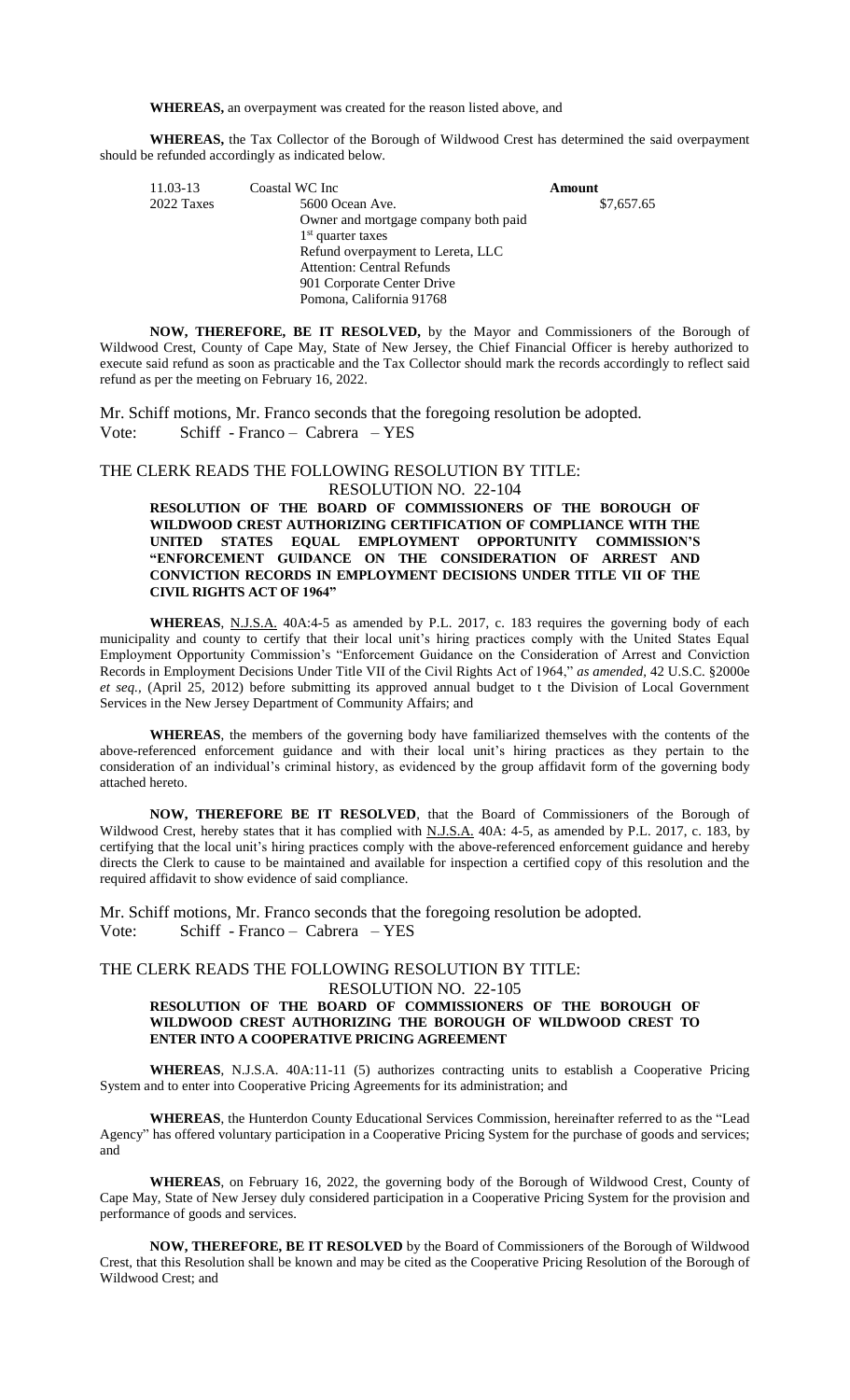**NOW, THEREFORE, BE IT FURTHER RESOLVED** by the Board of Commissioners of the Borough of Wildwood Crest that pursuant to the Provisions of NJSA 40A:11-11 (5), that the Mayor is hereby authorized to enter into a Cooperative Pricing Agreement with the Lead Agency.

**NOW, THEREFORE, BE IT FURTHER RESOLVED** that the Lead Agency shall be responsible for complying with the provisions of the Local Public Contracts Law (NJSA 40A:11-1 et seq.) and all other provisions of the revised statutes of the State of New Jersey.

### FOR THE BOROUGH OF WILDWOOD CREST

Witness/Attest:

Patricia A. Feketics, Clerk Don Cabrera, Mayor

By:

Mr. Schiff motions, Mr. Franco seconds that the foregoing resolution be adopted. Vote: Schiff - Franco – Cabrera – YES

# THE CLERK READS THE FOLLOWING RESOLUTION BY TITLE:

RESOLUTION NO. 22-106 **RESOLUTION OF THE BOARD OF COMMISSIONERS OF THE BOROUGH OF** 

# **WILDWOOD CREST AUTHORIZING A LICENSING AGREEMENT BETWEEN BOROUGH OF WILDWOOD CREST AND DOLPHIN SWIM CLUB FOR THE USE OF THE JOSEPH VON SAVAGE POOL**

**WHEREAS**, Wildwood Crest Dolphins USA Swimming, Inc. the "Dolphin Swim Club" has requested to use the Joseph Von Savage Pool located at 8800 New Jersey Avenue for a period defined as 2022 and 2023\* Swim Season and detailed in the Swim Team Schedule; and

**WHEREAS**, the previous use license agreement expired on December 31, 2021 and this license shall be retroactive from that date and shall extend for the period to December 31, 2023; and

**WHEREAS**, the Dolphin Swim Club would like to enter into a license agreement for the following payment terms:

> \$8,125.00 for swim season 2022 \$8,300.00 for swim season 2023\* **SWIM SEASON IS DEFINED IN "SCHEDULE A" ATTACHMENT \* 2023 Rate may be prorated depending on scheduled pool work)**

**WHEREAS**, the Board of Commissioners does herewith agree to enter into a licensing agreement with Dolphin Swim Club for a license for the non-exclusive right to use the Licensed Property known as the Joseph Von Savage Pool for the above referenced fees and swim seasons.

**NOW, THEREFORE, BE IT RESOLVED** by the Board of Commissioners of the Borough of Wildwood Crest, in the County of Cape May, New Jersey, as follows:

1. That the recital paragraphs set forth above are incorporated herein as if set forth at length.

2. That a license for the non-exclusive right to use the Licensed Property known as Joseph Von Savage Pool in the Borough of Wildwood Crest is hereby granted to WILDWOOD CREST DOLPHINS USA SWIMMING, INC, d/b/a DOLPHIN SWIM CLUB for the period defined as January, 1 2022 through December 31, 2023 Swim Season and further detailed in Swim Team Schedule. The foregoing payment schedule, the days and hours of permitted use, and all other conditions, which shall affect, change or modify this license shall be contained in said license agreement as Schedule "A", a copy of which is attached hereto and made a part hereof.

3. The Mayor and the Borough Clerk are hereby authorized and directed to execute and attest said license agreement on behalf of the Borough.

Mr. Schiff motions, Mr. Franco seconds that the foregoing resolution be adopted. Vote: Schiff - Franco – Cabrera – YES

### THE CLERK READS THE FOLLOWING RESOLUTION BY TITLE: RESOLUTION NO. 22-107

**RESOLUTION OF THE BOARD OF COMMISSIONERS OF THE BOROUGH OF WILDWOOD CREST AUTHORIZING INTRODUCTION OF LOCAL BUDGET OF THE BOROUGH OF WILDWOOD CREST, COUNTY OF CAPE MAY, NEW JERSEY, FOR THE FISCAL YEAR 2022**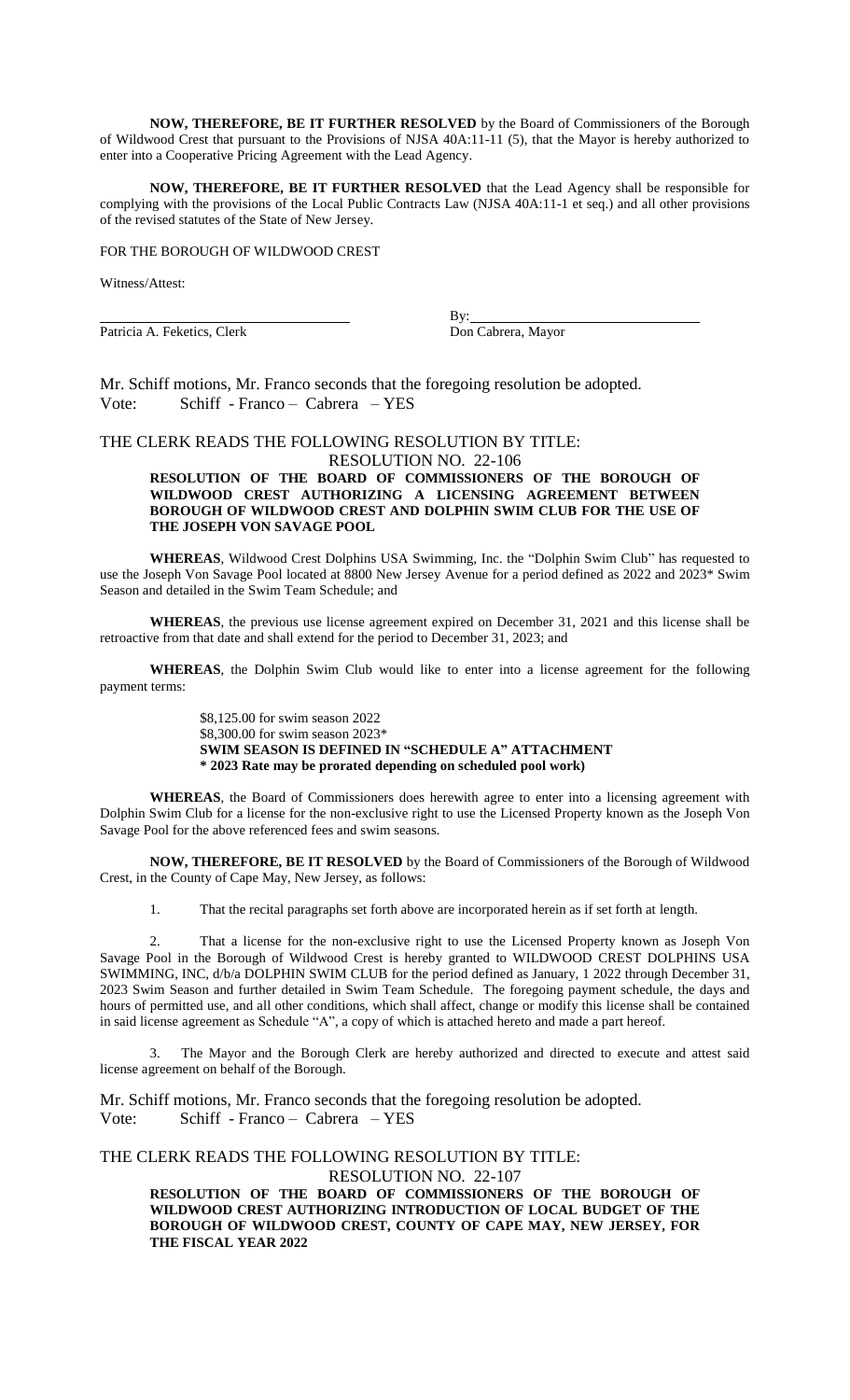**BE IT RESOLVED** by the Board of Commissioners of the Borough of Wildwood Crest, in the County of Cape May, New Jersey that the following statements of revenue and appropriations shall constitute the local budget for the year 2022.

**BE IT FURTHER RESOLVED** that said budget be published in *The Cape May County Herald* issue of February 23, 2022.

**BE IT FURTHER RESOLVED THAT NOTICE** is hereby given that the budget and tax resolution were approved by the Board of Commissioners of the Borough of Wildwood Crest, County of Cape May, New Jersey on February 16, 2022.

BE IT FURTHER RESOLVED that a hearing on the budget and tax resolution will be held on Wednesday, March 23, 2022 at 5:30 P.M., in the Municipal Court Room, Borough Hall, 6101 Pacific Avenue, Wildwood Crest, New Jersey, at which time and place objections to said budget and tax resolution for the year 2022 may be presented by taxpayers and other interested persons.

Mr. Schiff motions, Mr. Franco seconds that the foregoing resolution be adopted. Vote: Schiff - Franco – Cabrera – YES

# THE CLERK READS THE FOLLOWING RESOLUTION BY TITLE:

RESOLUTION NO. 22-108

### **RESOLUTION OF THE BOARD OF COMMISSIONERS OF THE BOROUGH OF WILDWOOD CREST AUTHORIZING AN AMENDMENT TO RESOLUTION 22-90 TO REFELCT CHANGE IN AMOUNT FOR EQUIPMENT TO JESCO INC. FOR PUBLIC WORKS EQUIPMENT CONTRACT**

**WHEREAS**, the Board of Commissioners of the Borough of Wildwood Crest awarded a contract, via Resolution No. 22-90 adopted February 2, 2022, to JESCO INC., for vehicle equipment contract at the NTE sum of \$119,606.00, which has now been modified to \$122,948.00,

WHEREAS, the Borough of Wildwood Crest desires to procure equipment from JESCO INC. NATIONAL COOPERATIVE SOURCEWELL (Sourcewell Contract # 032119-JDC) and has received said Equipment quote on February 7, 2022 in an amount not to exceed \$122,948.00; and

**WHEREAS**, it is the desire of the Board of Commissioners of the Borough of Wildwood Crest to increase the amount of the contract by \$3,342.00 ; and

**WHEREAS**, the CFO has certified the availability of funds as evidenced below by her signature:

| Account Number(s) | Amount     | Signature |
|-------------------|------------|-----------|
| 2-01-44-907-299   | \$3,342.00 |           |

**NOW, THEREFORE, BE IT RESOLVED** by the Board of Commissioners of the Borough of Wildwood Crest, County of Cape May, State of New Jersey, that the Borough is authorized to fund the expenditure to purchase the public works equipment based upon the price quotes indicated above from Jesco Inc.

Mr. Schiff motions, Mr. Franco seconds that the foregoing resolution be adopted. Vote: Schiff - Franco – Cabrera – YES

THE CLERK READS THE FOLLOWING RESOLUTION BY TITLE:

RESOLUTION NO. 22-109

**RESOLUTION OF THE BOARD OF COMMISSIONERS OF THE BOROUGH OF WILDWOOD CREST ESTABLISHING A NEW BANK ACCOUNT WITH CREST SAVINGS BANK FOR GENERAL CAPITAL FUND AND AUTHORIZING SIGNATORIES FOR THE ACCOUNT**

**WHEREAS**, the Borough of Wildwood Crest has closed General Capital Fund Account #54-100167-6 and established General Capital Fund Account #990146722; and

**WHEREAS**, an authorizing resolution must be provided to Crest Savings Bank in order to establish a new bank account number.

**NOW, THEREFORE BE IT FURTHER RESOLVED** by the Board of Commissioners of the Borough of Wildwood Crest, in the County of Cape May and State of New Jersey, that the municipal officials listed hereinbelow are hereby designated as signatories on the above listed account when necessary or required as follows:

 $\frac{1}{2}$  ,  $\frac{1}{2}$  ,  $\frac{1}{2}$  ,  $\frac{1}{2}$  ,  $\frac{1}{2}$  ,  $\frac{1}{2}$  ,  $\frac{1}{2}$  ,  $\frac{1}{2}$  ,  $\frac{1}{2}$  ,  $\frac{1}{2}$  ,  $\frac{1}{2}$  ,  $\frac{1}{2}$  ,  $\frac{1}{2}$  ,  $\frac{1}{2}$  ,  $\frac{1}{2}$  ,  $\frac{1}{2}$  ,  $\frac{1}{2}$  ,  $\frac{1}{2}$  ,  $\frac{1$ 

Francine B. Springer and Theorem 2012 Contract and Theorem 2012 Contract and Alexa Campilango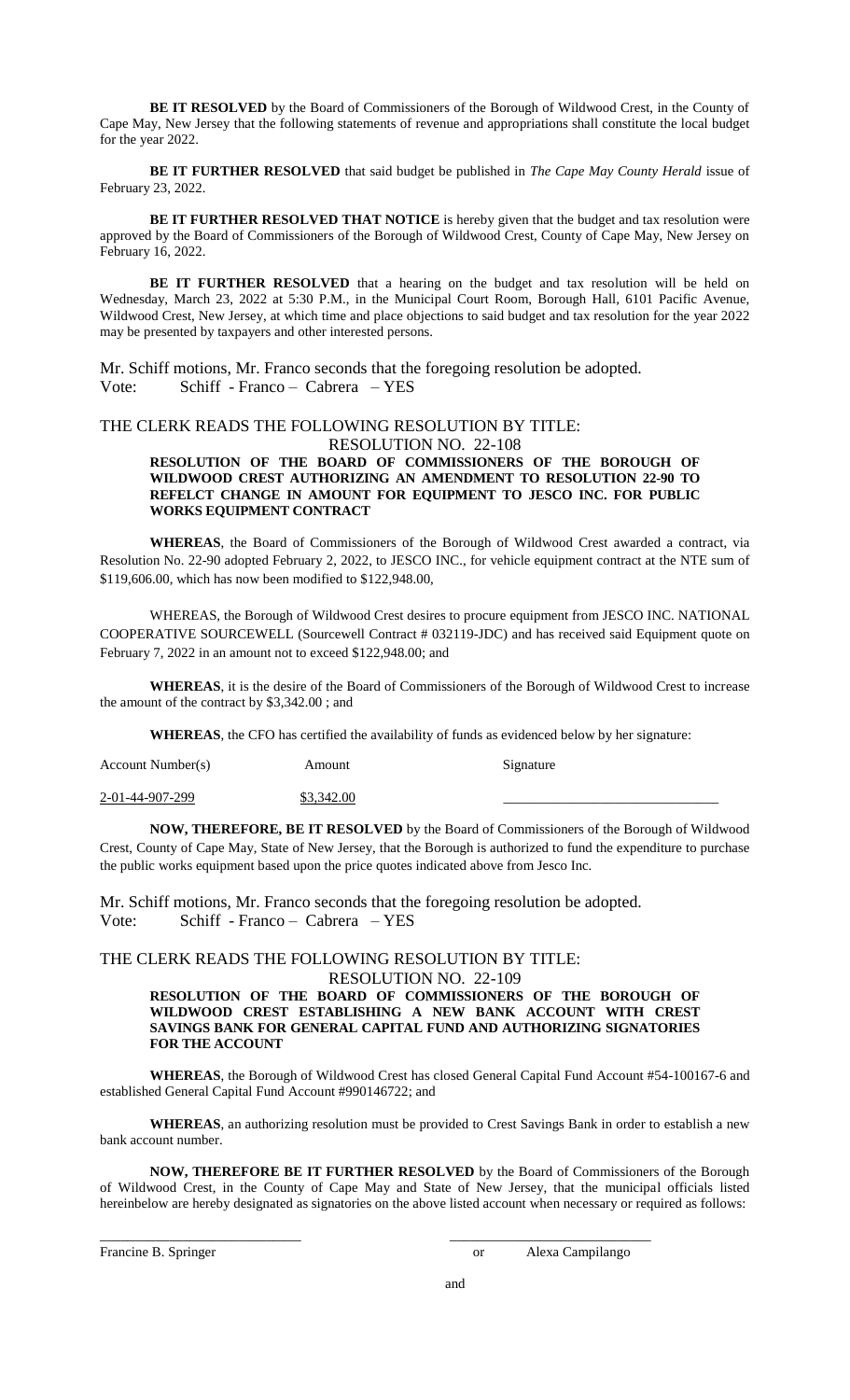Don Cabrera or Joseph Franco, Jr. or Joseph M. Schiff

and

Patricia A. Feketics or Victoria Mason

Mr. Schiff motions, Mr. Franco seconds that the foregoing resolution be adopted. Vote: Schiff - Franco – Cabrera – YES

\_\_\_\_\_\_\_\_\_\_\_\_\_\_\_\_\_\_\_ \_\_\_\_\_\_\_\_\_\_\_\_\_\_\_\_\_\_\_\_\_\_ \_\_\_\_\_\_\_\_\_\_\_\_\_\_\_\_\_\_\_\_\_\_\_\_\_

# THE CLERK READS THE FOLLOWING RESOLUTION BY TITLE:

## RESOLUTION NO. 22-110 **RESOLUTION OF THE BOARD OF COMMISSIONERS OF THE BOROUGH OF**

\_\_\_\_\_\_\_\_\_\_\_\_\_\_\_\_\_\_\_\_\_\_\_\_\_\_\_\_\_ \_\_\_\_\_\_\_\_\_\_\_\_\_\_\_\_\_\_\_\_\_\_\_\_\_\_\_\_\_\_

# **WILDWOOD CREST AUTHORIZING THE APPOINTMENT OF VICTORIA MASON AS DEPUTY MUNICIPAL CLERK**

**WHEREAS**, N.J.S.A. 40A:9-135 provides for the unclassified appointment of a Deputy Municipal Clerk by the governing body, as well as the compensation, term of office, and the powers, duties and functions of such office; and

**WHEREAS**, the Deputy Municipal Clerk, "during the absence or disability of the Municipal Clerk, shall have all the powers of the Municipal Clerk and shall perform the functions and duties of such office;" as set forth in N.J.S.A. 40A:9-135; and

**WHEREAS**, the specific powers, duties, and functions to be exercised and/or performed are fully contained in the existing "job specifications" for the position of Deputy Municipal Clerk; and

**WHEREAS**, the position of Deputy Municipal Clerk has been vacant since February 1, 2022 and the Board of Commissioners desire to fill the vacancy; and

**WHEREAS**, the Commissioner of Revenue and Finance is prepared to offer in nomination **VICTORIA MASON** for appointment to the position of Deputy Municipal Clerk; and

**WHEREAS**, the Board of Commissioners of the Borough of Wildwood Crest has determined that it is in the best interests of the Borough to confirm and ratify the appointment of **VICTORIA MASON.**

**NOW, THEREFORE, BE IT RESOLVED** by the Board of Commissioners of the Borough of Wildwood Crest, County of Cape May and State of New Jersey, as follows:

1. The above recital paragraphs are incorporated herein as if fully set forth.

2. That the full-time appointment of **VICTORIA MASON** as Deputy Municipal Clerk, effective February 16, 2022, at an annual rate of pay as permitted within the parameters of the range established in the existing Salary Ordinance of the Borough of Wildwood Crest, is hereby confirmed and ratified.

Mr. Schiff motions, Mr. Franco seconds that the foregoing resolution be adopted. Vote: Schiff - Franco – Cabrera – YES

# THE CLERK READS THE FOLLOWING RESOLUTION BY TITLE:

RESOLUTION NO. 22-111

### **RESOLUTION OF THE BOARD OF COMMISSIONERS OF THE BOROUGH OF WILDWOOD CREST AUTHORIZING A PROFESSIONAL SERVICES AGREEMENT OF AN ARCHITECTURAL FIRM FOR BEACH PATROL HEADQUARTERS RENOVATIONS-SCHEMATIC DESIGN AT THE NTE SUM OF \$5,250**

**WHEREAS**, the Borough of Wildwood Crest requires the professional services of an architectural firm specializing in storage building; and

**WHEREAS**, it is desired to employ a professional, pursuant to law, who is duly trained, experienced and specialized in the area of custom architectural design, zoning analysis, diagrams, design and construction documentation; and

**WHEREAS**, the Borough of Wildwood Crest has a Review Committee consisting of the Borough Administrator, Constance Mahon; Borough Clerk, Patricia Feketics; Chief Financial Officer, Francine Springer; and Borough Solicitor, Ronald J. Gelzunas; and

**WHEREAS**, the Review Committee has reviewed the proposal submitted by William McLees dated February 7, 2022 and has recommended that the proposal of William McLees best meets the Borough's needs and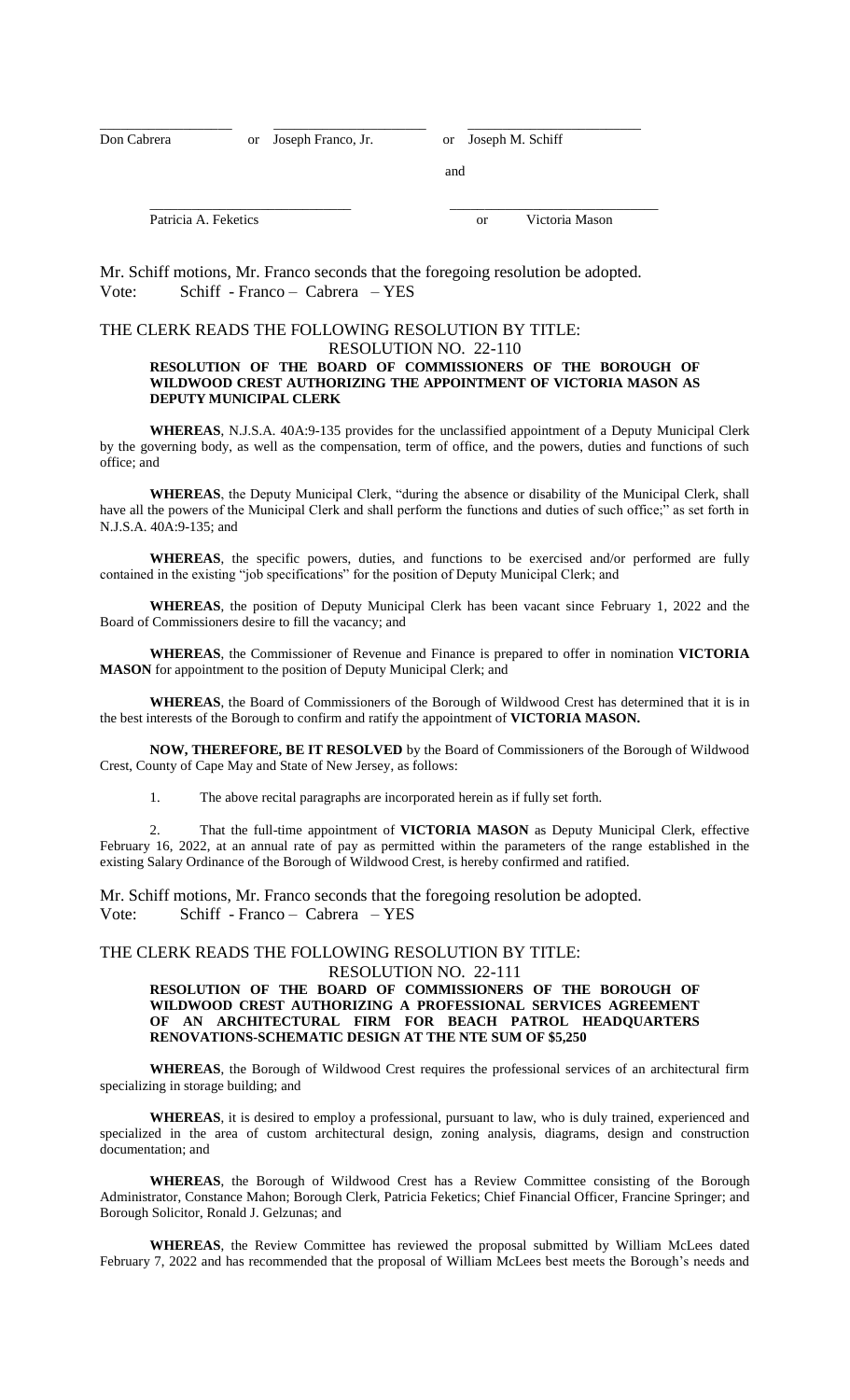that William McLees has the professional credentials and abilities to perform the services required of the subject contract; and

**WHEREAS**, the Borough has determined that William McLees, AIA, of the firm of William McLees Architecture, 5 MacArthur Boulevard, Somers Point, New Jersey is qualified to perform said work and it is desired to enter a professional contract with William McLees for said services pursuant to law, and to provide for the advertising of a notice pursuant to law; and

**WHEREAS**, the Commissioners of the Borough of Wildwood Crest concur with the Review Committee's recommendation to award the contract to William McLees, AIA, of the firm of William McLees Architecture; and

**WHEREAS**, under the Local Public Contracts Law, N.J.S.A. 40A:11-1, et. seq., the subject contract would be a contract for professional services because:

1. Professional services of the type herein sought are of such a nature as to require a high degree to trust and confidence in the individual providing the service and may require the creation of a confidential or fiduciary relationship between that individual and the Borough;

2. The services required are highly specialized or technical in nature;

3. The services require peculiar ability and skill, and demand a high degree of specialized knowledge or expertise;

The services are such that their relative worth must be judged by subjective considerations that are not susceptible of valuation by competitive bidding;

5. The individual or entity who will provide these services has demonstrated competence and particular expertise in the services required;

6. The individual or entity who will perform these services is held to and fully adheres to the strict ethical standards that govern the involved profession;

7. The services include advise to and consultation with the municipality that require both knowledge and judgment on the part of the individual or entity providing services, as well as the confidence of the municipal officials, such that competitive bidding is not feasible or practical;

The services to be provided are such that their nature, scope and duration are not capable of precise measurement, but rather require a flexibility and discretion that render competitive bidding impractical and inefficient; and

**WHEREAS**, the CFO has certified the availability of funds as evidenced below by her signature:

Account Number(s) Amount Signature

**NOW, THEREFORE, BE IT RESOLVED** by the Board of Commissioners of the Borough of Wildwood Crest, County of Cape May, New Jersey, as follows:

1. The above recital paragraphs are incorporated herein as if set forth at length.

2. **William McLees, AIA,** of the architecture firm William McLees Architecture of Somers Point, New Jersey is hereby retained as Architect to provide specialized professional services for BEACH PATROL HEADQUARTERS RENOVATIONS- SCHEMATIC DESIGN. The said professional services to be received shall be "as directed" by the Borough of Wildwood Crest from time to time and as set forth in the proposal which is incorporated herein.

3. The Mayor and Borough Clerk are hereby authorized and empowered to enter into a contract with William McLees, AIA, of the architecture firm William McLees Architecture of Somers Point, New Jersey for specialized professional services in the field of architecture design and development for a term of the period indicated above, which contract shall provide for payment at the not to exceed amount of **Five thousand two hundred fifty (\$5,250.00) dollars**.

The award of this contract is contingent upon compliance with the New Jersey Pay to Play Law as set forth in N.J.S.A. 19:44A-1; production of the Business Entity Disclosure Certificate, Affirmative Action Compliance Notice, New Jersey Certificate of Employee Information Report, New Jersey Business Registration Certificate and proof of insurance as required in the contract and certification from the Chief Financial Officer as to the availability of funds; a copy of these documents shall be kept on file in the office of the Borough Clerk.

5. That a Notice of Award shall be published in *The Herald of Cape May County* as required by law within ten (10) days of passage of this Resolution, which notice shall state that this Resolution and the contract are on file and available for public inspection in the office of the Borough Clerk.

Mr. Schiff motions, Mr. Franco seconds that the foregoing resolution be adopted. Vote: Schiff - Franco – Cabrera – YES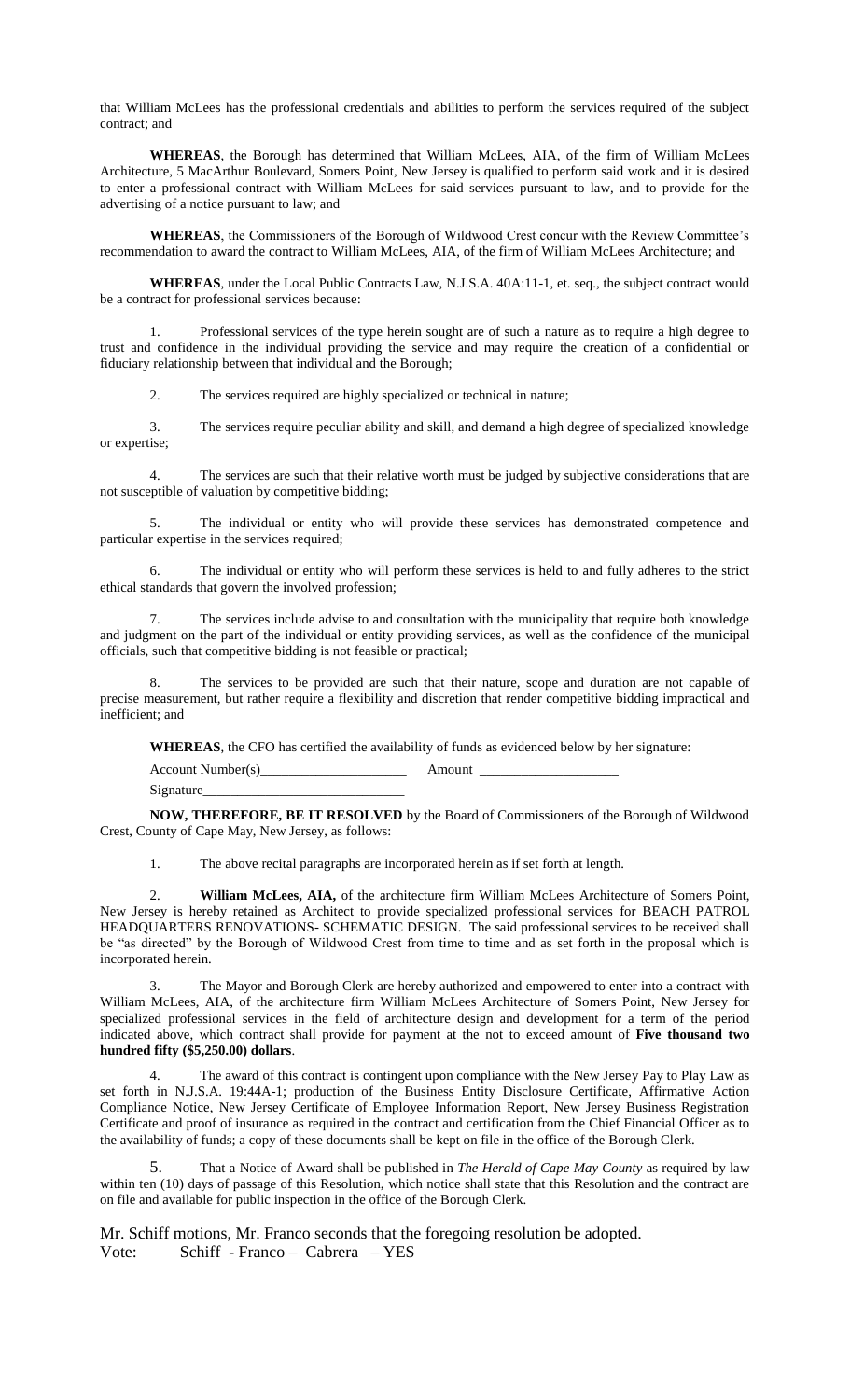## THE CLERK READS THE FOLLOWING RESOLUTION BY TITLE:

### RESOLUTION NO. 22-112 **RESOLUTION OF THE BOARD OF COMMISSIONERS OF THE BOROUGH OF WILDWOOD CREST AUTHORIZING PARTICIPATION IN THE ACMJIF SAFETY INCENTIVE PROGRAM FOR 2022**

**NOW THEREFORE BE IT RESOLVED**, the Board of Commissioners of the Borough of Wildwood Crest, in the County of Cape May, New Jersey, that a "JIF SAFETY CONTRACT" with the ATLANTIC COUNTY MUNICIPAL JOINT INSURANCE FUND is hereby authorized and approved for participation in the annual Safety Incentive Program.

**BE IT FURTHER RESOLVED**, that all designated and currently named Department Heads, specifically representing: POLICE, RECREATION, PUBLIC WORKS, AMBULANCE/RESCUE, AND ADMINISTRATION are authorized, directed, and empowered to execute that portion of the contract which evidences participation in the aforesaid Safety Incentive Program as well as compliance with all requirements appertaining thereto.

Mr. Schiff motions, Mr. Franco seconds that the foregoing resolution be adopted. Vote: Schiff - Franco – Cabrera – YES

## THE CLERK READS THE FOLLOWING RESOLUTION BY TITLE: RESOLUTION NO. 22-113

**RESOLUTION OF THE BOARD OF COMMISSIONERS OF THE BOROUGH OF WILDWOOD CREST RESTATING AND AUTHORIZING AMENDMENT TO PORTION OF RESOLUTION NO. 22-06 WHICH DESIGNATES BOROUGH COMMISSIONERS AS DIRECTORS OF THE VARIOUS BOROUGH DEPARTMENTS AND ASSIGNING THE POWERS AND DUTIES OF EACH DEPARTMENT**

**WHEREAS**, on January 4, 2022, the Board of Commissioners of the Borough of Wildwood Crest authorized Resolution 22-06 designated Borough Commissioners as Directors of the Various Borough Departments and Assigning the Power and Duties of each Department; and

**WHEREAS**, the Board of Commissioners desires to amend certain provisions of Resolution 22-06 as set forth herein (added language is underlined, deleted language is stricken).

**NOW, THEREFORE, BE IT RESOLVED** by the Board of Commissioners of the Borough of Wildwood Crest, County of Cape May, New Jersey, as follows:

**SECTION 4. ADMINISTRATIVE AND PROFESSIONAL POSITIONS**. The Board of Commissioners recognize the Borough Clerk, Chief Financial Officer, Tax Assessor, Tax Collector, Municipal Administrator, Engineers and Solicitor as specific administrative and professional personnel who are assigned to a specific department for administration and budget, but report to all Commissioners and the governing body as a whole. As such, all disciplining of personnel issues and compensations shall be approved by all Commissioners. For the purposes of Capital Expenditures, engineers answer to the Governing Body as a whole; however, general engineering rests in the Department of Public Works.

The department of Construction, Construction Official and Zoning Official, similarly shall report directly to the Municipal Administrator who shall have direction and control over the day to day operations and to the Governing Body as a whole.

**SECTION 6. DEPARTMENT OF REVENUE AND FINANCE.** The Commissioner of the Department of Revenue and Finance shall have charge of and supervision and direction over all officers and employees assigned to said department, shall have charge of and cause to be prepared and published all statements and reports required by law or ordinance or by resolution of the Commission. He shall be Vice President (Deputy Mayor) of the Board of Commissioners, and in the case of vacancy in the Office of the Mayor, shall perform the duties of that office. He shall sign all contracts, excluding employment agreements, on behalf of the Borough specific to Revenue and Finance. He shall sign all checks of the Borough. The Commissioner of the Department of Revenue and Finance shall have charge of and supervision over all accounts and records of the Borough and all officers, boards or departments required to keep or make accounts and records or reports. He shall inspect or cause to be inspected all records or accounts required to be kept in an y of the offices or departments of the Borough and shall cause proper accounts and records to be made. He shall audit or cause to be audited, at frequent intervals, the accounts of every or employee who does or may receive or disperse money. He shall have charge of the purchases care and distribution of all supplies or other articles not otherwise provided by law. He shall examine or cause to be examined and report to the Commission upon all bills, accounts, payrolls and claims before they are acted upon or allowed, unless otherwise provided by law. He shall cause to be collected all taxes, assessments, franchise taxes, license fees or other monies which may become due to the Borough. He shall report to the Commission any failure to make reports or to pay monies due to the Borough, with such recommendation in relation thereto as he may deem proper. He shall have supervision of negotiations of contracts relative to his departments as well as:

- Insurance Matters
- Chief Financial Officer / Treasurer (Reports to all three Commissioners)
- Codification and Revision of ordinances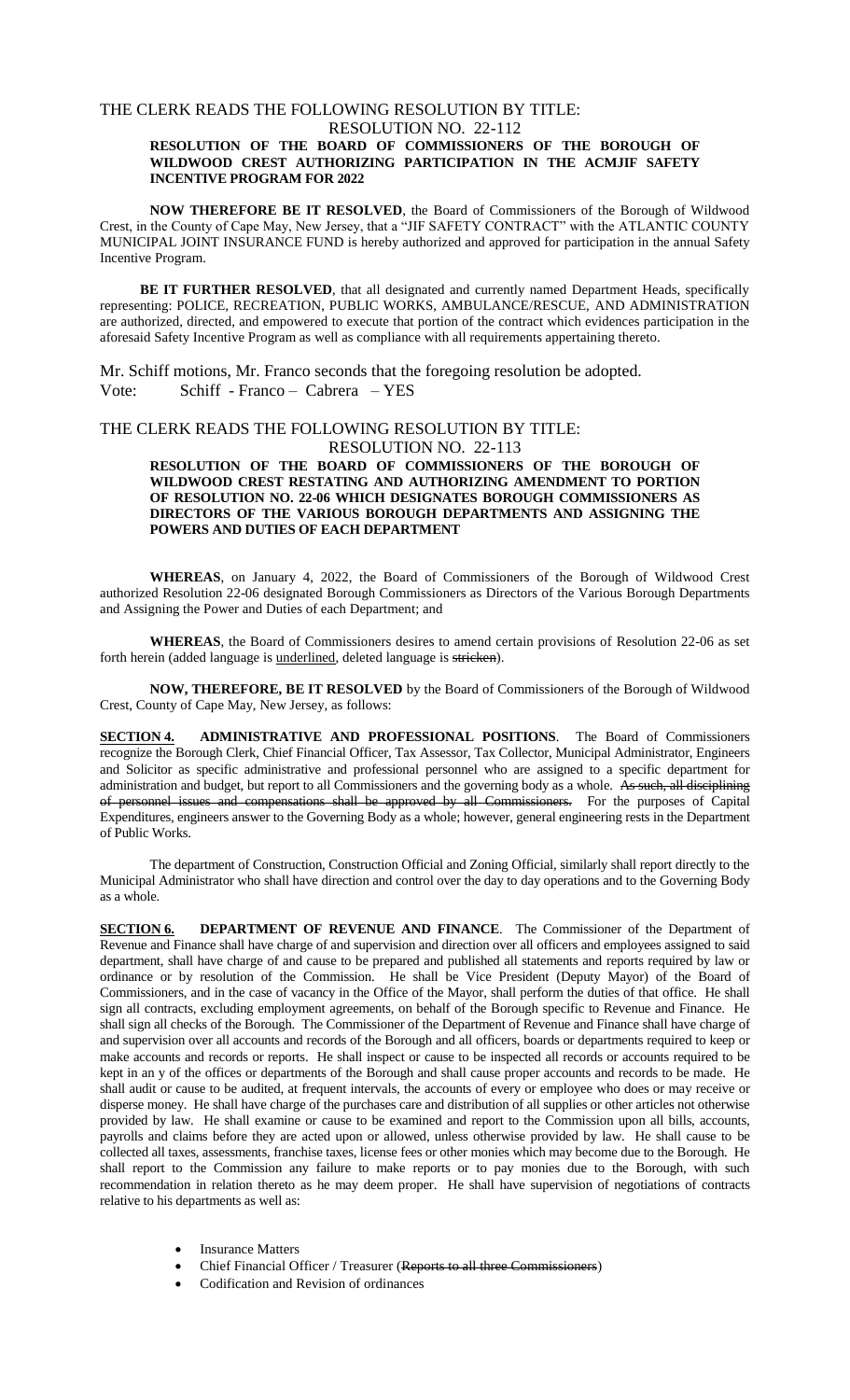- Grants Administration
- Green Team / Creative Arts Council
- Municipal Administrator (Reports to all three Commissioners)
- Municipal Budget
- Municipal Clerk (Reports to all three Commissioners)
- Municipal or State Uniform Construction Office, is applicable
- Tax Assessor (Reports to all three Commissioners)
- Tax Collector (Reports to all three Commissioners)
- Water/Utility Billings
- Weddings

**BE IT FURTHER RESOLVED** by the Board of Commissioners of the Borough of Wildwood Crest, County of Cape May, New Jersey, that the following amendments shall take effect upon passage of this resolution.

Mr. Schiff motions, Mr. Franco seconds that the foregoing resolution be adopted. Vote: Schiff - Franco – Cabrera – YES

**BILLS:** Mr. Franco motioned and Mr. Schiff seconded that all bills properly authorized, as submitted, be paid.

Vote: Schiff - Franco – Cabrera – YES

**REPORTS:** Mr. Franco motioned and Mr. Schiff seconded all reports received from the Court Administrator, Chief Financial Officer, Tax Collector, Chief of Police, Supervisor for the Recreation Department, Construction Official, Emergency Services Coordinator for the EMS and the Wildwood Crest Volunteer Fire Company Chief for the month ending January 31, 2022 be accepted as presented.

Vote: Schiff - Franco – Cabrera – YES

**MINUTES:** Mr. Franco motioned and Mr. Schiff seconded all minutes from the regularly scheduled Commission meetings dated January 19, 2022 and February 2, 2022 be approved as presented.

Vote: Schiff - Franco – Cabrera – YES

## **ADMINISTRATOR'S REPORT:**

### **COVID-19 UPDATE**

The Cape May County Health Department has been providing weekly updates on COVID cases within the County. According to the county, the rate of transmission is continuing to fall. The website covidactnow.org measured the transmission rate in the County at 1.05 compared to last week at 1.23. Anytime the RT is above 1.0 it can be said the spread of COVID-19 is increasing. If the RT continues this trend and dips below 1.0 new cases will be declining locally at that point. The Cape May County Department of Health continues to offer multiple COVID vaccine clinics every week to provide options for County residents. These clinics provide initial doses and booster shots of the Moderna and Johnson & Johnson vaccine. Please visit the Cape May County Health Department's website for locations and times.

### **ONGOING AND UPCOMING PROJECTS**

### **Beach End Bump Outs**

After re-submitted our application to Open Spaces to obtain special recreational funding in the amount of \$2.5M for the ongoing construction of beach bump outs south of Rambler, the Open Spaces Board is expected to make their recommendation for this funding to the County Commissioners at their public meeting on March 8<sup>th</sup>. At the conclusion of the required 45-day wait period, we are very optimistic that the County Board of Commissioners will vote favorably on this funding at their meeting on April 26<sup>th</sup>. Leslie Gimeno stated that the reason for the delay in bring this before the County Board of Commissioners is that the Open Spaces Board likes to move their recommended projects in batches.

As a side note, the borough also received 2 DCA Small Cities grants towards this project totaling close to \$800,000 as well as a \$50,000 DCA recreation grant.

### **Pacific Avenue**

Concrete and drainage work is expected to proceed until May 13<sup>th</sup> from Rambler to St. Louis. The second phase of the project will take place in fall of 2022 with a scheduled completion prior to Labor Day 2023. Pertinent information regarding the County's project will be posted on the Borough's website as we receive it.

### **Scoop Taylor**

This project is complete apart from the installation of the shelter which is now due to arrive next week. There have been many delays with the delivery of this structure. This project received fiscal year 2020 Small Cities ADA grant funding.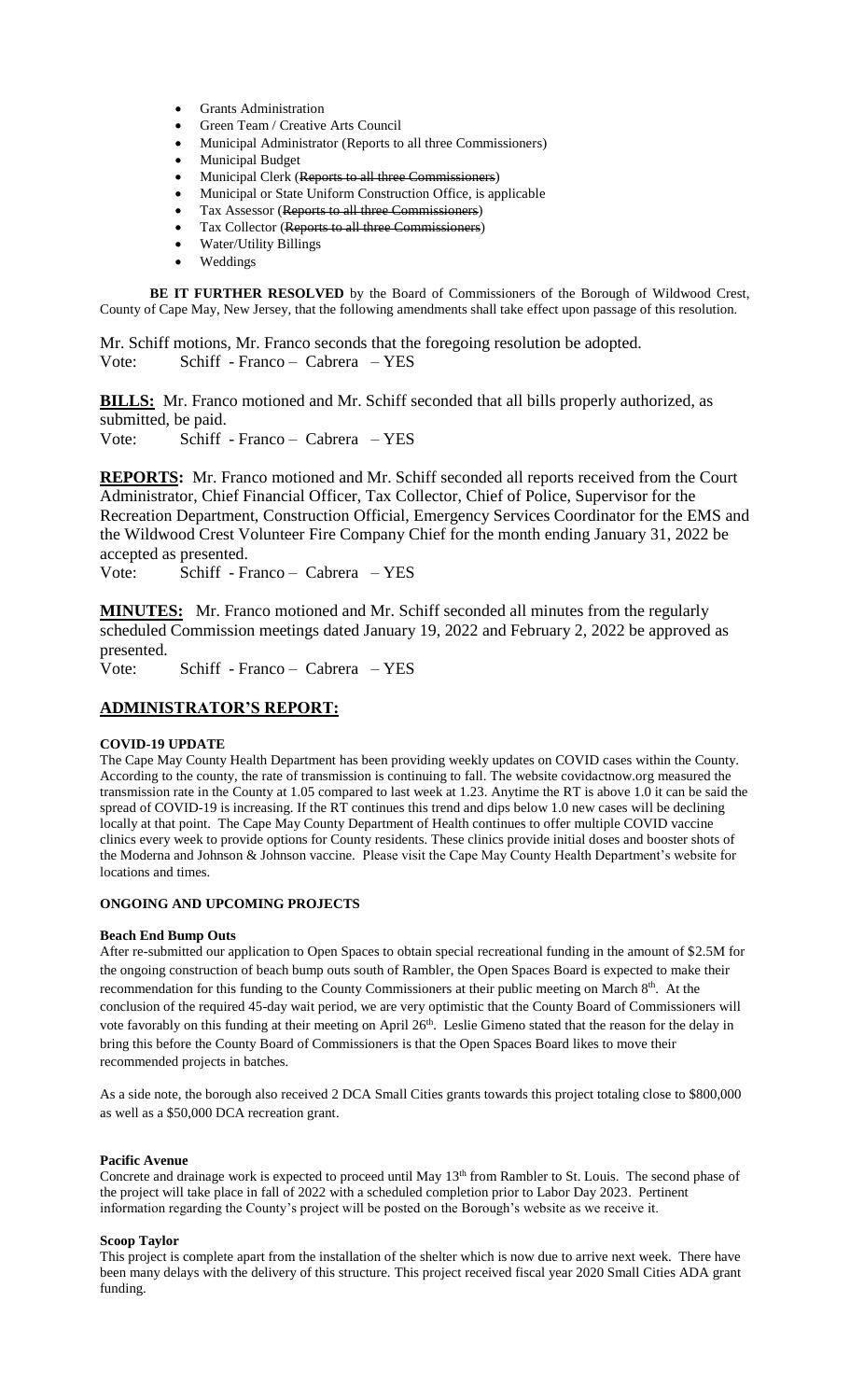### **Higbee Field**

Our contractor is currently completing construction on a new home dugout and improvements to the field house including 2 new bathrooms. As you will recall, this project is being completed in two (2) phases. The first phase including the replacement of the visitor dugout and concession stand that were damaged from a windstorm. The cost of construction from phase 1 was covered by our insurance. Phase 2 construction is being funded inhouse.

### **Herford Inlet to Cape May Inlet Beach and Dune Construction**

The required state aid agreement between us and the New Jersey Department of Environmental Protection has been authorized. New Jersey DEP's Division of Coastal Engineering is currently working with Wildwood and Lower Twp to get their state aid agreements finalized. Once that step is complete, the state will complete negotiations for all necessary easements and the Army Corps will finalize their construction plans and forward to us for review and comment. It is expected that the US Army Corps will begin construction in the fall of 2023.

### **New Jersey Avenue**

Nothing new to report at this time as the County's reconstruction of New Jersey Avenue has been delayed due the Pacific Avenue project.

### **Sunset Lake- State Channel Dredging**

We are working the NJDOT to have the State dredge their state channel and have requested that they realign the channel and perhaps partner with us to dredge more of the lake.

### **CAFRA Applications**

In an on-going effort to remain compliant with the state's Coastal Management Rules, the Borough has been working on 2 separate CAFRA permits. The first permit was submitted and seeks to permit beach patrol storage adjacent to the beach patrol headquarters while the second is still being worked on and would permit the following 5 items:

- Dune and Beach Maintenance Activities
- Bike Path Improvements north of Rambler
- Widening of pedestrian access through dunes north of Rambler
- Old Library site improvements including expanded parking
- Water main looping

Dave McWilliams, New Jersey Avenue, inquired about the beach bump outs, funding and if it is still on going. The Engineer indicated that Phase IB is out to bid for five more street ends and hopefully will be done by mid-summer. Mr. McWilliams then asked about Pacific Avenue and if sidewalks will be replaced on both sides of Pacific and the Engineer indicated that normal scope of work is curb to curb and the sidewalk is the homeowner's responsibility, but if there is a grade change and transition then the Borough will cover it.

## **ENGINEER'S REPORT:**

## *Grant Applications*

- 1. FEMA Flood Mitigation Assistance (BRIC)
- $\triangleright$  The Borough is proposing to construct one (1) bayside storm sewer pump station, install bay outfall SCADA control valves and associated storm sewer improvements in the north west section of the Borough.
- $\triangleright$  Our office has met with Jim Rutala to develop the application submission, which is due November 30, 2021.
- 2. Fiscal Year 2022 NJDCA Small Cities Program
- The Borough has decided to submit a grant application for ADA beach access improvements-phase 2 (Louisville Avenue to Toledo Road).
- Our office successfully provided the supporting engineering report to Mark Blauer on September 2, 2021.
- 3. Cape May County Open Space Board Coastal Recreational Enhancements
- The Borough has decided to submit a grant application for ADA beach access improvements-phase 2 (Orchid Road to Jefferson Avenue).
- $\triangleright$  In support of the grant application, our office transmitted the grant application to Cape May County on December 15, 2020.
- $\triangleright$  The County has indicated preliminary favorability and requested additional information.
- $\triangleright$  The Borough provided a supplemental presentation to the CMCOSB on September 28<sup>th</sup> and a final decision is anticipated in late March, 2022.

## *Capital Projects*

- 1. Pacific Avenue Storm Sewer Improvements and Borough Street Improvements
	- The bid was awarded to Asphalt Paving Systems in the amount of \$5,767,600.00.
	- $\triangleright$  The Borough has approved a Change Order for improvements on Ocean Avenue and Washington Avenue and various streets.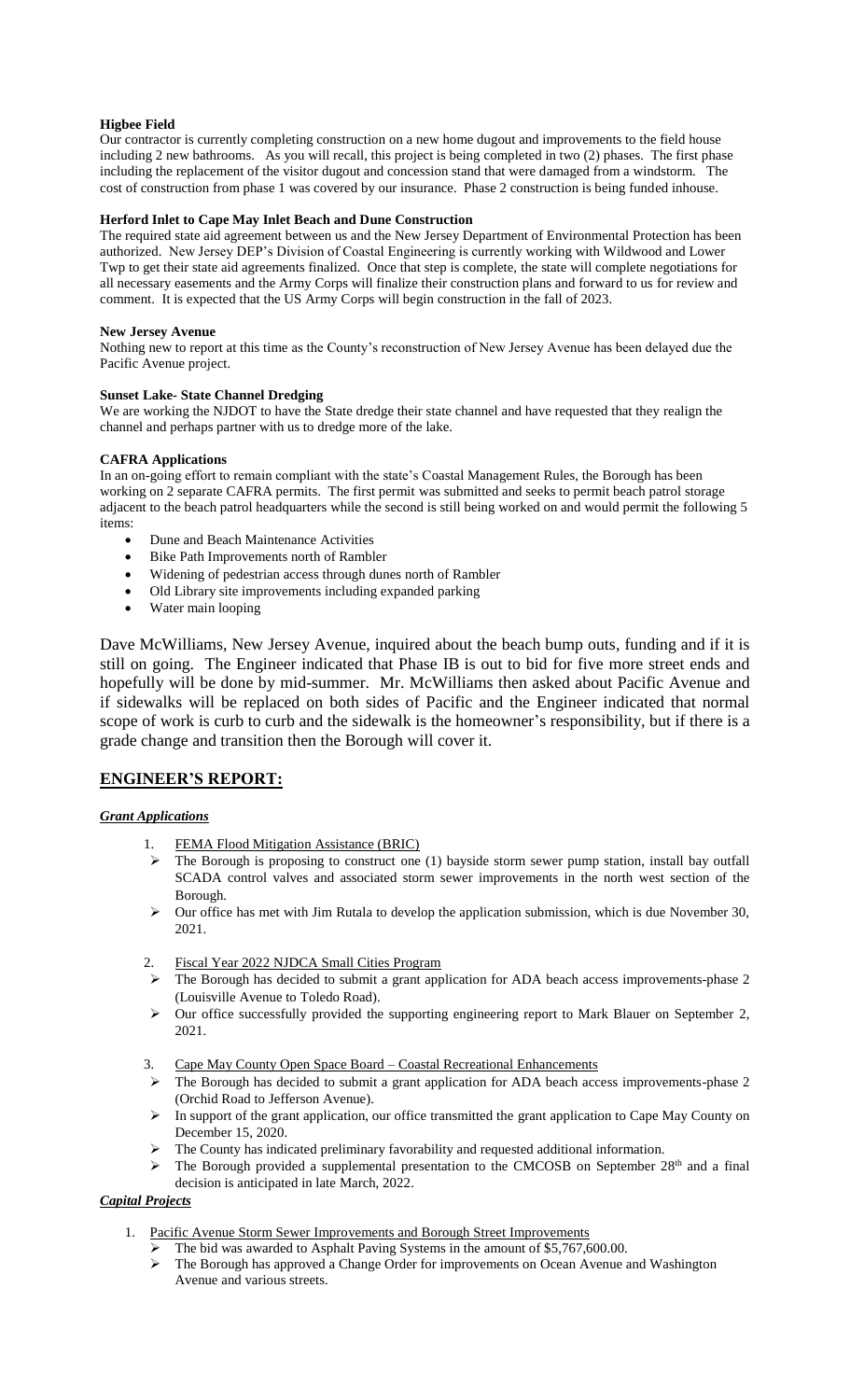- $\triangleright$  All work is complete except for final paving on Ocean Avenue and Washington Avenue.
- 2. Fiscal Year 2021 NJDCA Small Cities Program Beach Street End Public Access Improvements Phase 1B
	- The Borough was notified by the NJDCA that a \$400,000.00 grant was allocated for the project.
	- $\triangleright$  The project was advertised for public bid on February 9, 2022 and the bid opening is scheduled for March 16, 2022 at 10:00 a.m.
- 3. Reconstruction of Beach Avenue and Stanton Road
	- $\triangleright$  The Borough was notified that a grant in the amount of \$155,000.00 was allocated for the reconstruction of Beach Avenue from Crocus Road to Forget-Me-Not Road.
	- $\triangleright$  The Borough has been notified by the NJDOT that a grant in the amount of \$185,000.00 was allocated for the reconstruction of Stanton Road from the Beach to New Jersey Avenue.
	- > The contractor has completed all of the improvements on Stanton Road.
	- > The watermain installation on Beach Avenue is complete.
	- All concrete work on Beach Avenue is 90% complete.
	- $\triangleright$  Final paving will be completed when the weather is favorable this Spring.
- 4. FY2020 NJDCA Small Cities Grant Application-Scoop Taylor Park
	- The contract was awarded to Command Company, Inc. in the amount of \$257,750.00.
	- $\triangleright$  All site work has been completed.
	- $\triangleright$  The remaining item is the installation of the Gazebo, which is scheduled to be delivered the week of February 21<sup>st</sup>.
- 5. Beach Street End Public Access Improvements Phase 1
	- The contract was awarded to Fred M. Schiavone Construction, Inc. in the amount of \$1,250,022.60.
	- All work is complete and we are in the process of project closeout.
- 6. Fiscal Year 2019 NJDCA Small Cities Program Renovations to the Old Library
	- $\triangleright$  The bid opening occurred on November 24, 2021 and the apparent low bidder was Joseph Porretta Builders, Inc. in the amount of \$1,918,713.00 for the Base Bid, Alternate Bid No. 1 and Alternate Bid No. 2.
	- $\triangleright$  A pre-construction meeting occurred on December 16, 2021.
	- $\triangleright$  The review and approval of submittals is ongoing and the contractor has completed most of the demolition.
	- An on-site meeting was conducted on February 10, 2022 to resolve the contractor's RFI's.
	- $\triangleright$  The contractor has completed all interior plumbing and passed the plumbing inspection.
- 7. Fiscal Year 2022 NJDOT Municipal Aid Program
	- $\triangleright$  The Borough was notified by the NJDOT that the \$196,025.00 was allocated for the Reconstruction of Syracuse Avenue.
	- $\triangleright$  Our office provided a proposal to the Borough on December 7, 2021 and upon authorization, we will begin work.

## **CORRESPONDENCE:** N/A

**PUBLIC COMMENTARY:** Dave McWilliams, New Jersey Avenue, inquired if Ordinance No. 1376 and Merger of PB and ZBA were one in the same. The Mayor indicated that the recently introduced ordinance will effectively dissolve the ZBA and the PB will absorb their powers.

## **DISCUSSION:**

# **NEW BUSINESS –**

## **OLD BUSINESS –**

**-Merge Planning Board / Zoning Board:** can be removed.

**-Electric Vehicle Ordinance**: Sent to PB for their opinion and their next meeting is March 2, 2022.

**-Proposed Floodplain Ordinance – April 2<sup>nd</sup> at 11:00 am at Crest Pier and letter will go out to homeowners and on social media.** 

**-Vision for Old Library – No movement.**